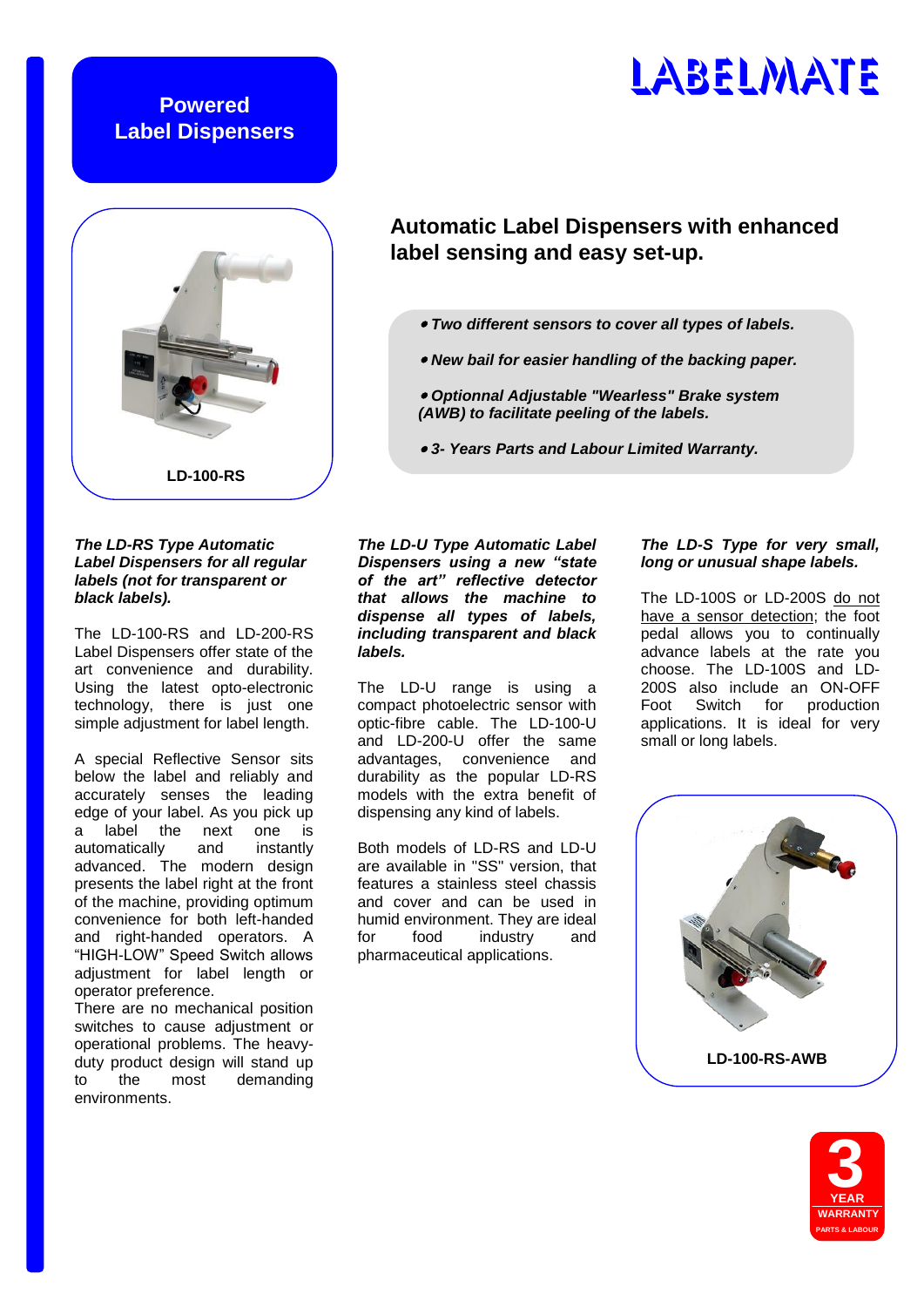# LABELMATE "LD" Powered Label Dispensers (Page 2 of 3)

| P/N           | <b>MODEL</b>        | <b>DESCRIPTION</b>                                                                                                                                                                    | <b>LABEL</b><br><b>WIDTH</b><br>(mm) | <b>LABEL</b><br><b>LENGTH</b><br>(mm) | <b>SPEED</b><br>(cm/sec) |
|---------------|---------------------|---------------------------------------------------------------------------------------------------------------------------------------------------------------------------------------|--------------------------------------|---------------------------------------|--------------------------|
| <b>LMD001</b> | <b>LD-100-RS</b>    | Automatically advances the next label ready<br>to pick. Fast label loading. Quick and<br>convenient operation! Not for transparent<br>labels.<br>Size: W x D x H: 210 x 200 x 270 mm. | Up to 115                            | 6 to $150*$                           | 11<br>Minimum            |
| <b>LMD002</b> | <b>LD-200-RS</b>    | Same features as LD-100-RS but with wider<br>label capacity.<br>Size: W x D x H: 270 x 200 x 270 mm.                                                                                  | Up to 165                            | 6 to $150*$                           | 11<br>Minimum            |
| LMD003        | <b>LD-100-RS-SS</b> | Same features as LD-100-RS but in stainless<br>steel.<br>Size: W x D x H: 210 x 200 x 270 mm.                                                                                         | Up to 115                            | 6 to $150*$                           | 11<br>Minimum            |
| <b>LMD004</b> | <b>LD-200-RS-SS</b> | Same features as LD-200-RS but in stainless<br>steel.<br>Size: W x D x H: 270 x 200 x 270 mm.                                                                                         | Up to 165                            | 6 to $150*$                           | 11<br>Minimum            |

| P/N           | <b>MODEL</b>       | <b>DESCRIPTION</b>                                                                                                                                                                          | <b>LABEL</b><br><b>WIDTH</b><br>(mm) | <b>LABEL</b><br><b>LENGTH</b><br>(mm)       | <b>SPEED</b><br>(cm/sec) |
|---------------|--------------------|---------------------------------------------------------------------------------------------------------------------------------------------------------------------------------------------|--------------------------------------|---------------------------------------------|--------------------------|
| <b>LMD005</b> | LD-100-U           | Automatically advances the next label ready<br>to pick. Fast label loading. Quick and<br>convenient operation! For transparent and<br>black labels.<br>Size: W x D x H: 210 x 200 x 270 mm. | Up to 115                            | 10 to $150*$<br>20 to $150*$<br>for transp. | 11<br>Minimum            |
| LMD006        | LD-200-U           | Same features as LD-100-U but with wider<br>label capacity.<br>Size: W x D x H: 270 x 200 x 270 mm.                                                                                         | Up to $165$                          | 10 to $150*$<br>20 to $150*$<br>for transp. | 11<br>Minimum            |
| <b>LMD007</b> | LD-100-U-SS        | Same features as LD-100-U but in stainless<br>steel.<br>Size: W x D x H: 210 x 200 x 270 mm.                                                                                                | Up to 115                            | 10 to $150*$<br>20 to $150*$<br>for transp. | 11<br>Minimum            |
| <b>LMD008</b> | <b>LD-200-U-SS</b> | Same features as LD-200-U but in stainless<br>steel.<br>Size: W x D x H: 270 x 200 x 270 mm.                                                                                                | Up to $165$                          | 10 to $150*$<br>20 to $150*$<br>for transp. | 11<br>Minimum            |

| P/N    | <b>MODEL</b>   | <b>DESCRIPTION</b>                                                                                                                              | <b>LABEL</b><br><b>WIDTH</b><br>(mm) | <b>LABEL</b><br><b>LENGTH</b><br>(mm) | <b>SPEED</b><br>(cm/sec) |
|--------|----------------|-------------------------------------------------------------------------------------------------------------------------------------------------|--------------------------------------|---------------------------------------|--------------------------|
| LMD009 | <b>LD-100S</b> | Label Dispenser with variable speed control<br>and foot switch. Ideal for very small or long<br>labels.<br>Size: W x D x H: 210 x 200 x 270 mm. | Up to $115$                          | 5 to unlim.                           | 11<br>Minimum            |
| LMD010 | <b>LD-200S</b> | Same features as LD-100S but with wider<br>label capacity.<br>Size: W x D x H: 270 x 200 x 270 mm.                                              | Up to 165                            | 5 to unlim.                           | 11<br>Minimum            |

\* Depending on the labels.

**External roll diameter is 220mm (265mm with AWB option and 300mm with LD-DE option).**

**The World's Leading Manufacturer of Label Dispensers, Rewinders, Unwinders, Slitters and Core Chucks LABELMATE LLC, 69 Avenue Alphonse XIII, B-1180 Brussels, Belgium Tel. +32 2 375 69 60 FAX +32 2 375 38 96 www.labelmate.com E-mail: [brussels@labelmate.com](mailto:brussels@labelmate.com)**